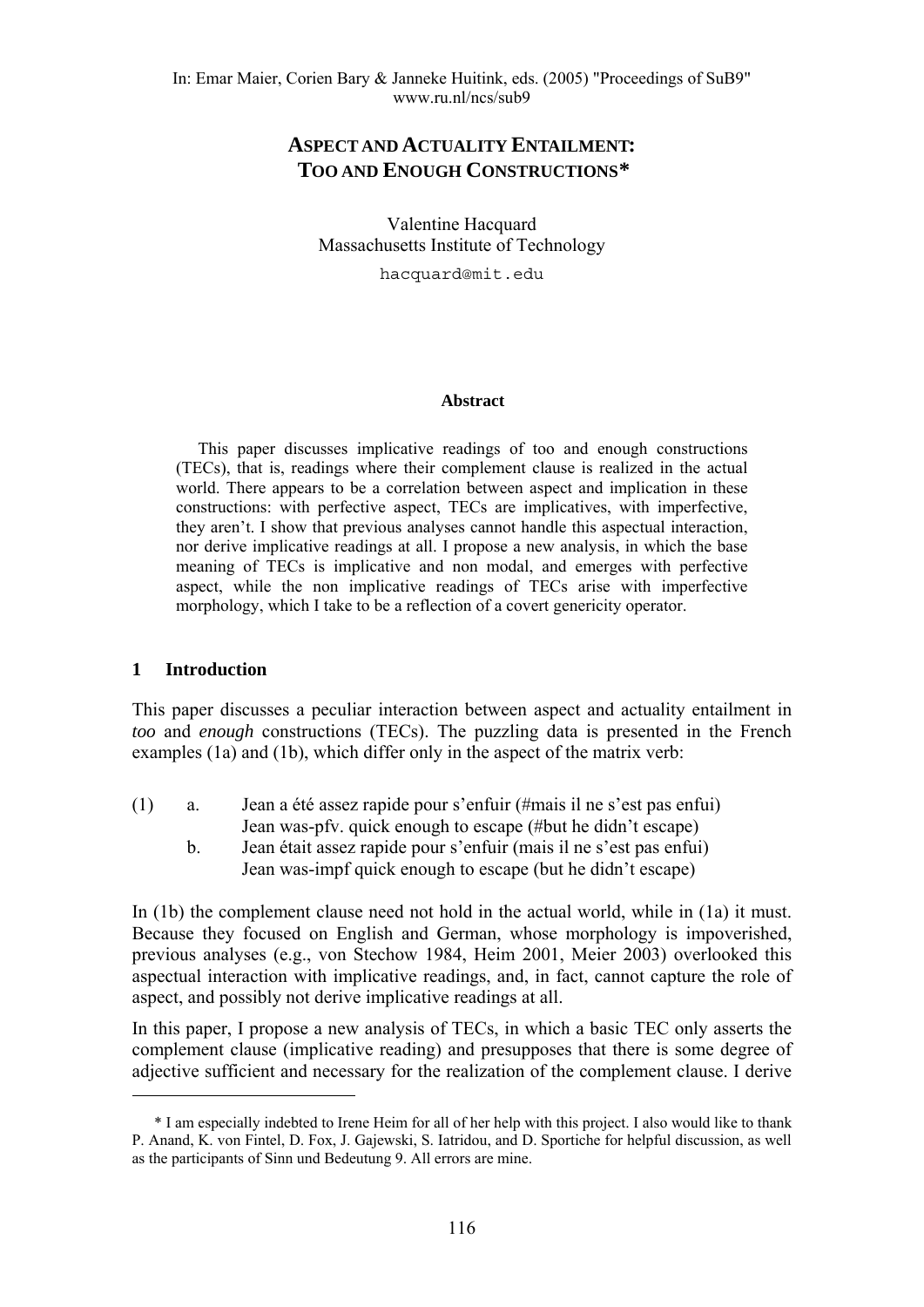the non implicative reading through a covert genericity operator, reflected by imperfective morphology (cf. Bhatt 1999 for the ability modal).

### **2 Previous analyses of TECs**

At first blush, the meaning of TECs seems to involve a comparison of degrees, with an actual degree being compared to a hypothetical one. Thus Mary's age in (2) seems to be compared to a relevant age at which one *can* drive, given certain requirements. Similarly, the goodness of the food in (3) seems to be compared to the relevant goodness at which one *can* throw it away.

- (2) Mary is old enough to drive
- (3) The food is too good to be thrown away

That the second degree is non-actual can be illustrated by a continuation that negates the complement clause. (2) is still felicitous with the continuation "*but she doesn't drive because she is legally blind*".

Standard analyses of TECs (e.g., Meier 2003, Heim 2001) cash out this intuition by treating them as comparative constructions, which involve covert modality in their complement clauses. (4) and (5) illustrate Meier's analysis for (2) and (3), where the complement clause (e.g., Mary drives) is implicitly modalized by a modal of existential force (simplified somewhat for expository purposes):

(4) *MAX*{d: Mary is d-old}  $\ge$ 

*MIN*{ $d^*$ : ∃w∈Acc(@) s.t., Mary is  $d^*$ -old in w & Mary drives in w} Mary is older than the minimal age at which one can drive in view of the law. @=actual world

(5) *MAX*{d: Mary is d-old} >

*MAX*{ $d^*$ :  $\exists w \in Acc(a)$  s.t., the food is  $d^*$ -good in w & one throws it in w} The food is better than the goodness at which one is allowed to throw it away.

However, as first pointed out by Karttunen (1971) for English, the complement clause is not always understood as being hypothetical, that is, TECs can have "implicative readings" (i.e., entail the actualization of their complements). Consider the following pair of examples:

| (6) | John was clever enough to leave early                           | (implicative) |
|-----|-----------------------------------------------------------------|---------------|
|     | John was clever enough to solve math problems (non implicative) |               |

(6a) implicates that John actually left early, whereas (6b) doesn't implicate that John actually solved math problems. Note that in English, the implication in (6a) can be cancelled. However, the implication that arises with perfective morphology in the French example (1a) cannot. I take the cancelability of the implication in English to be due to the language's morphological impoverishment. While sentences like (6a) favor a perfective reading, they need not to, and when speakers accept a continuation that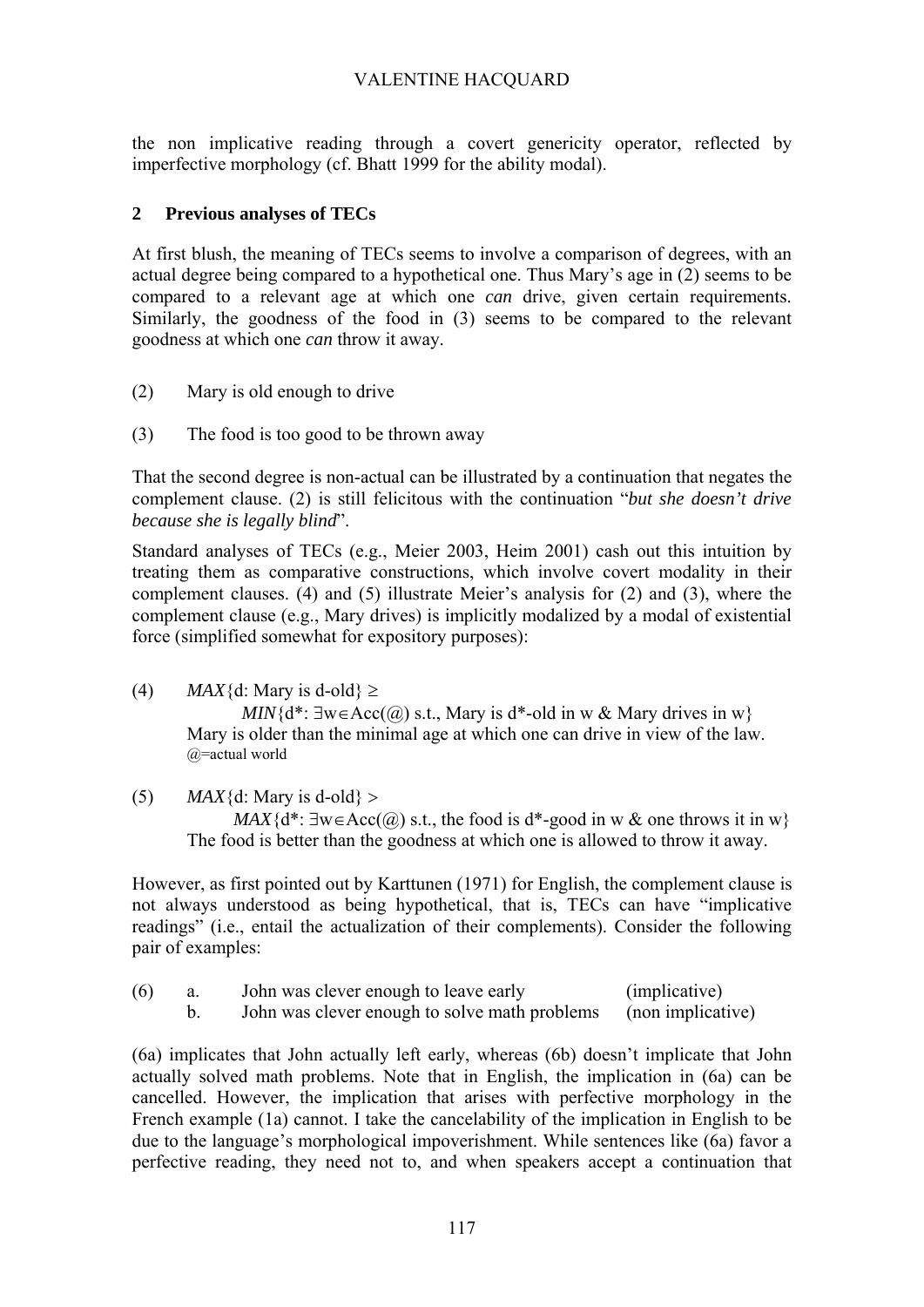denies the realization of the complement clause, they really read the matrix verb as being imperfective.

Meier (2003) takes implicative readings to be due to a contextual effect. To obtain the implicative reading of (6a), she uses a fatalistic accessibility relation, which trivializes the modality by picking out only the actual world (by providing all the facts describing it).

However, this move is problematic in two respects. First, it fails to capture the role of aspect in actuality entailments. As (1) illustrates, context alone cannot explain the difference in implication, given that in languages with a richer aspectual morphology (e.g., French) the implicative reading only appears with matrix perfective morphology. Thus to handle the contrast in (1) Meier would have to stipulate that perfective aspect in the matrix always triggers a fatalistic accessibility relation in the complement. But even then, it doesn't seem that the semantics will work. With this accessibility relation, the only world that is quantified over is the actual world. If the consequent is true in the actual world (John left early), the sentence will trivially come out as true. If the consequent is false (John didn't leave early), the sentence will come out as undefined, because of the definiteness of the MIN operator.<sup>[1](#page-2-0)</sup> Thus sentences constructed with this accessibility relation will either come out as true or as undefined, which is not what our intuitions tell us (cf. Appendix for details).

Other analyses (e.g., Heim 2001, von Stechow et al. 2004) will run into similar problems, because they all assume that TECs are at base modalized, and thus they cannot derive implicative readings either (cf. Appendix).

## **3 Proposal**

<span id="page-2-0"></span>1

Previous analyses cannot capture the interaction of aspect with actuality entailment because they all assume that (i) TECs are always implicitely modalized; and (ii) TECs are comparatives. I propose instead that (i) the base meaning of TECs is *non* modal; and (ii) TECs are not comparatives *per se*: they assert the complement clause and implicate (via a presupposition) a bidirectional relation between the degree of the adjective and the complement clause. The basic non-modal meaning emerges with perfective morphology and asserts that the complement took place (7). The modal reading emerges once the basic meaning combines with a covert genericity operator.

(7) a. Jean a été assez rapide pour s'enfuir

Jean was-pfv. quick enough to escape

- b. ASSERTION: Jean escaped
- c. PRESUPPOSITION: there is a sufficient and necessary degree of quickness which guarantees Jean's escape.

 $1$  MIN(E) = ιe [e ∈ E &  $\forall$  e' ∈ E  $\Rightarrow$  e' ≥ e]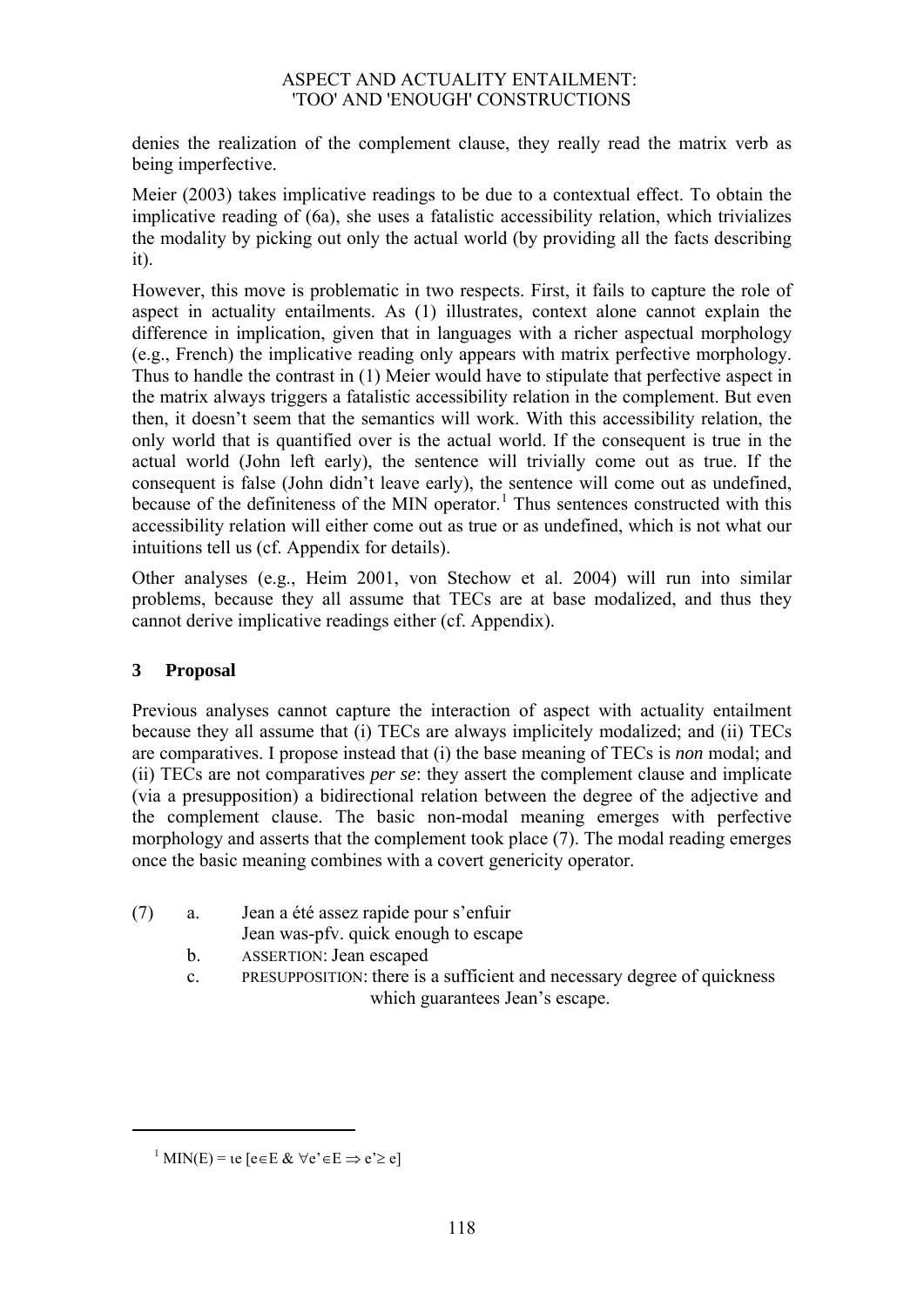## **4 Basic meaning of** *enough* **constructions**

The basic meaning of *enough* (and *too*) constructions involves an assertion and a presupposition.

#### **4.1 The assertion**

Karttunen (1971) shows that implicative predicates share two characterizing properties: (i) when negated, they entail the negation of their complement clauses, and (ii) their complement clauses carry the 'illocutionary force' of the sentence. Karttunen takes these two properties to derive from the fact that the proposition that implicative constructions assert consists only of their complement clause (augmented by the matrix modifiers). I will first illustrate these two properties with the implicative *manage*, and then show that perfective TECs share these characteristics. I will conclude that the proposition that perfective TECs assert consists only of their complement clause (augmented by the matrix modifiers).

1. Implicatives seem to entail the actuality of their complement. When negated, they entail the actuality of the *negation* of their complement (contrast with factives):

- (8) a. John managed to solve the problem  $\rightarrow$  John solved the problem
	- b. John didn't manage to solve the problem → John **didn't** solve the problem

2. The complement clause carries the 'illocutionary force' of the sentence. With imperatives and questions, one really commands or questions the embedded complement: if one already knows the answer to (9b), one would not ask (9a) (contrast with the non implicative predicate *hope* in '*John hoped to solve the problem*').

- (9) a. Did he manage to solve the problem?
	- b. Did he solve the problem?

These facts are captured in Karttunen's analysis where implicative constructions have two dimensions: (i) a proposition (what is being asserted: the complement clause, augmented by the tense and other modifiers of the matrix); (ii) a presupposition of some necessary and sufficient condition which alone determines whether the event described in the complement took place:

(10) Yesterday, Jean managed to kiss Mary ASSERTION: Yesterday, Jean kissed Mary PRESUPPOSITION: Jean's success in kissing Mary depended only on his ingenuity

Perfective TECs share the same characteristics: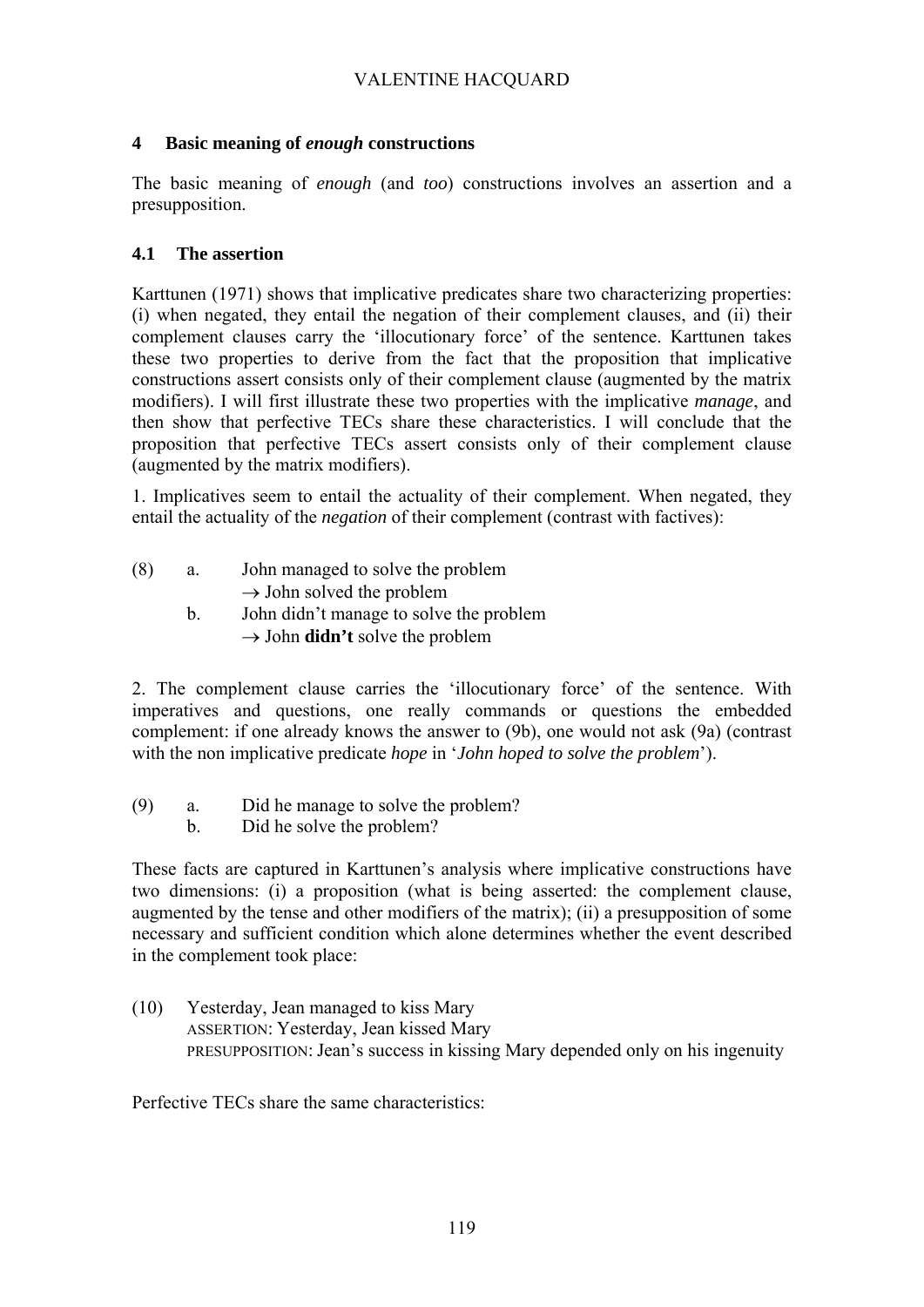1. Negated (perfective) TECs assert the negated complement clause, rather than the negation of the comparison. (11) comes out as a contradiction (note that with imperfective aspect, the sentence would be fine, which is why the English gloss is OK).

(11) #Jean n'a pas été assez âgé pour monter à cheval, mais il était si grand qu'ils l'ont quand même laissé monter. Jean was-pfv not old enough to ride a horse, but he was-imp so tall that they still let him

2. In (perfective) TECs, the complement clause carries the 'illocutionary force' of the sentence:

| (12) | a.      |            | Speaker $A$ : Il y a eu un incendie sur le campus hier. |
|------|---------|------------|---------------------------------------------------------|
|      |         |            | Heureusement, Jean a réussi à s'enfuir.                 |
|      |         |            | There was a fire on campus yesterday.                   |
|      |         |            | Luckily, Jean managed to escape.                        |
|      | $b_{-}$ | Speaker B: | #Jean a-t-il été assez rapide pour s'enfuir ?           |
|      |         |            | Jean was-pfv. enough fast to escape                     |

Speaker B cannot ask (12b) if he already knows that Jean escaped.

Thus when one negates/questions a (perfective) TEC, one really negates/questions its complement clause. I take these facts to indicate that the base meaning of TECs: (i) is implicative and only asserts the complement clause (augmented by the matrix tense and modifiers); and (ii) is non modal. We can thus straightforwardly obtain the implicative meaning of TECs without having to find a stipulative way to unmodalize the sentence.

## **4.2 The presupposition**

In the above section, I argued that the assertion consists only of the complement clause. To capture the full meaning of TECs, I derive the relation between the subject's degree of adjectiveness and the complement clause through the presupposition in (13):

(13) PRESUPPOSITION:  $\exists d \text{ s.t. } [\forall w \in Acc(\mathcal{Q}). \llbracket \mathbb{CP} \rrbracket^w \leftrightarrow \llbracket \mathbb{A} \text{d} \text{j} \rrbracket(w) (\text{d}) (\llbracket \mathbb{DP} \rrbracket)$ 

The presupposition is modalized using Lewis' (1986) maximal similarity, in order to prevent alien spaceships to intervene in Jean's escape. The accessible worlds are those worlds that are as close to ours as possible, as far as the relevant properties (of escaping in (7)) are concerned (whether there is a desire/need to escape, what the conditions of entrapment are, etc...). This is very similar to the accessibility relation involved in counterfactuals (modulo the implicature of a false antecedent). In the counterfactual "*If kangaroos had no tail, they would topple over*", we are not accessing worlds where kangaroos have crutches, but worlds as similar as ours, as far as the relevant properties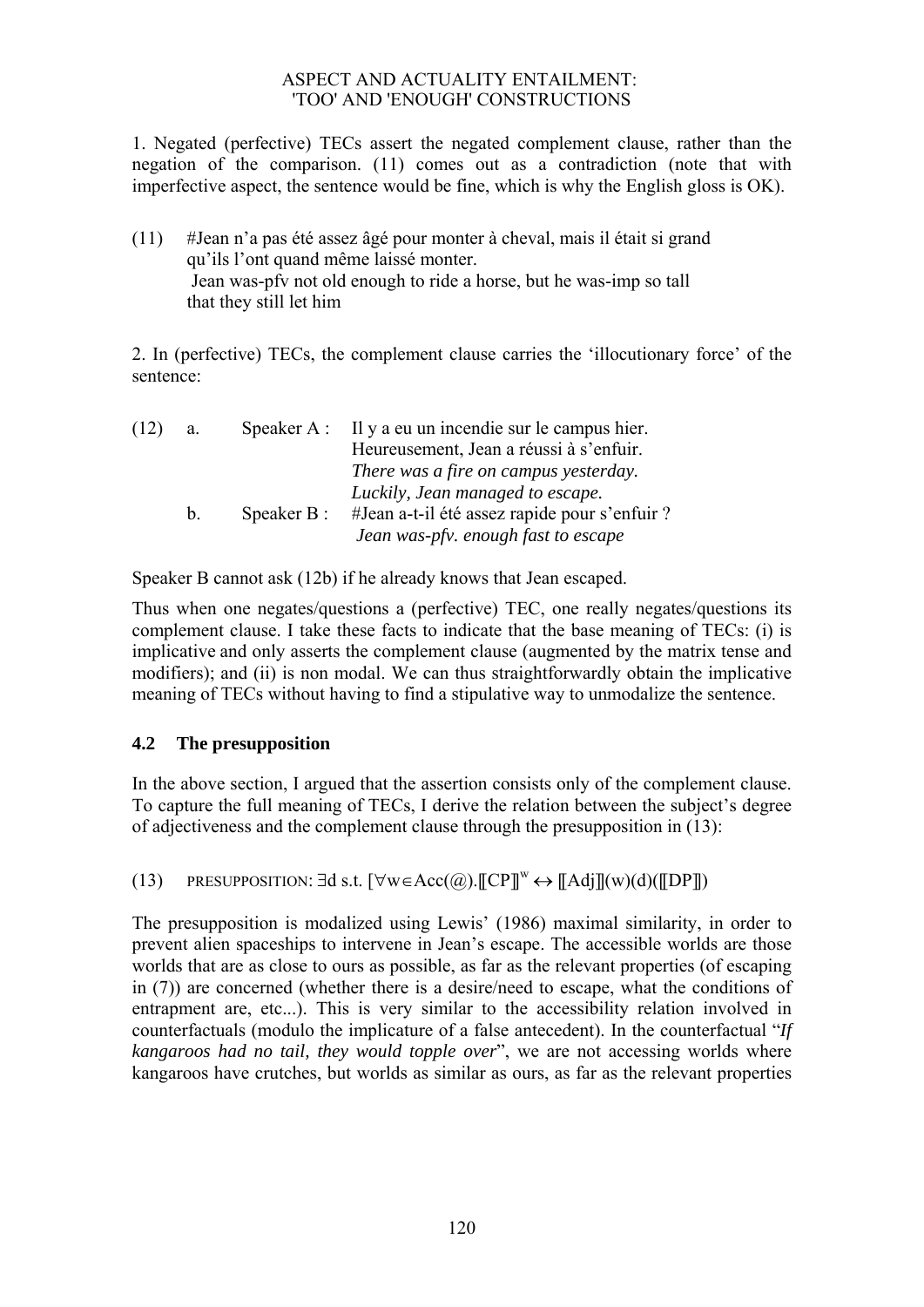of kangaroos are concerned (cf. Lewis 1973, Iatridou [2](#page-5-0)001, a.o.)<sup>2</sup>. This accessibility relation is realistic (i.e., includes the actual world).

The sentence in (7) (repeated as (14)) has the following assertion and presupposition:

(14) Jean a été assez rapide pour s'enfuir Jean was-pfv. quick enough to escape ASSERTION: Jean escaped PRESUPPOSITION: There is a degree of quickness s.t., in all acc. worlds, Jean escaped iff Jean was (at least) that quick<sup>[3](#page-5-1)</sup>: - If Jean was (at least) d-quick, he escaped - If Jean escaped, he was (at least) d-quick

One infers that Jean had the necessary level of quickness to escape as follows:

(15) P1: In all acc. worlds (including  $(a)$ ), if Jean escaped then Jean was d-quick P2: Jean escaped in  $\omega$ ∴ Jean was d-quick in  $\omega$  (by Modus Ponens)

When the sentence is negated, the sentence has the following assertion and presupposition:

(16) Jean n'a pas été assez rapide pour s'enfuir Jean was-pfv. not quick enough to escape ASSERTION: Jean didn't escape PRESUPPOSITION: There is a degree of quickness s.t., in all acc. worlds, - If Jean was (at least) d-quick, he escaped - If Jean escaped, he was (at least) d-quick

In this case, one infers that Jean didn't have the necessary level of quickness to escape:

(17) P1: In all acc. worlds (including  $(a)$ ), if Jean was d-quick then Jean escaped P2: Jean didn't escape in @ ∴ Jean wasn't d-quick in  $\omega$  (by Modus Tollens)

Thus one can see that the comparative 'flavor' of TECs is logically derived.

<span id="page-5-0"></span>1

<sup>&</sup>lt;sup>2</sup> We can reformulate the presupposition in order to truly reflect the counterfactuality:

 <sup>(</sup>i) ∃d\*, s.t., if Jean hadn't been d\*-quick he wouldn't have escaped and if he hadn't escaped he wouldn't have been d\*-quick.

<span id="page-5-1"></span> $3<sup>3</sup>$  I take degrees to be lower bound: to be d-tall means to be at least d-tall.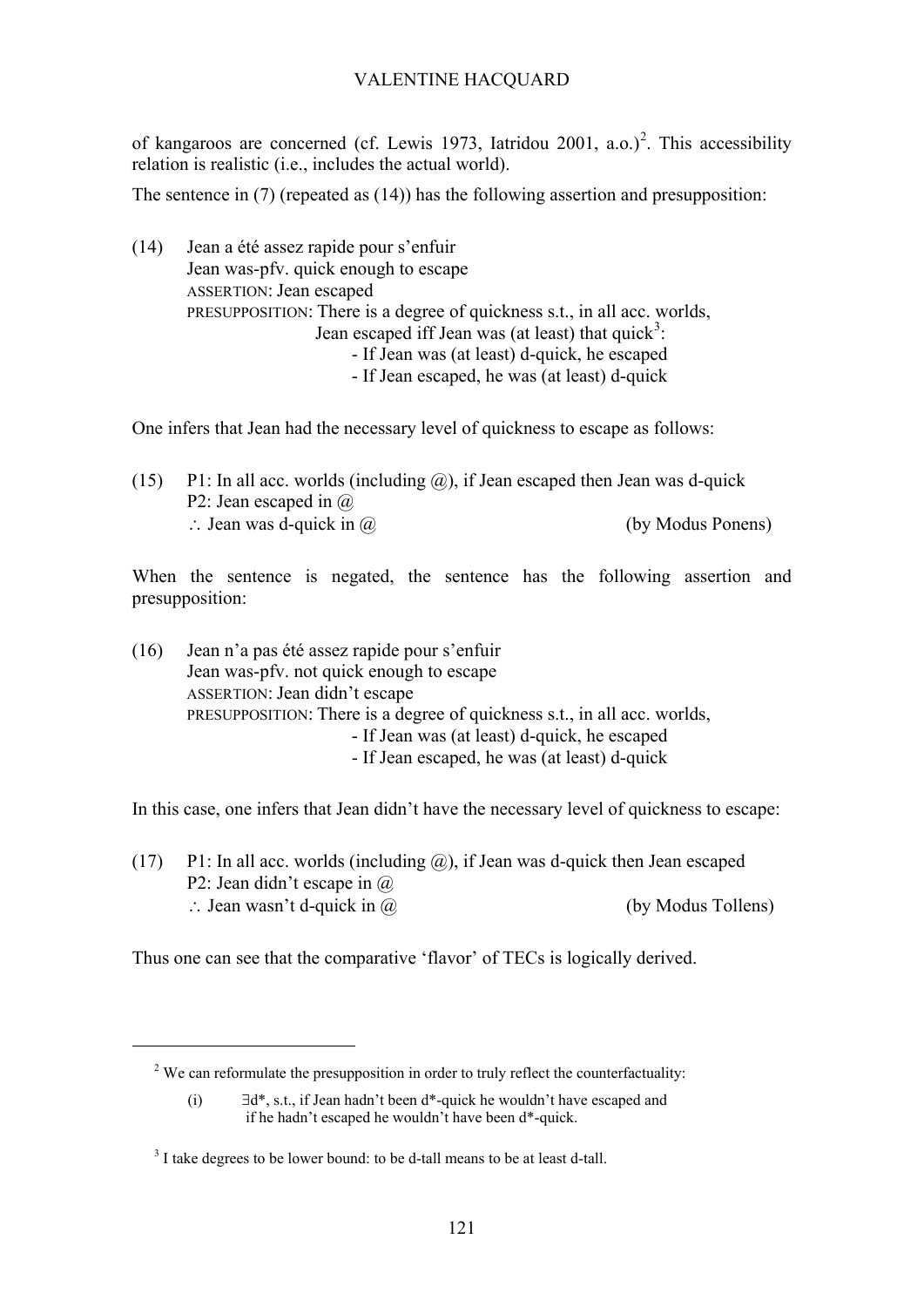### **5 The non implicative reading of** *enough* **constructions**

We have seen so far that the base meaning of TECs is implicative: the assertion consists only of the unmodalized complement clause. We found that there is some level of modality in the presupposition domain, but the accessibility relation is very restricted and is always realistic. To derive the non implicative meaning of TECs, I argue that the construction combines with a covert genericity operator that doesn't need to include the actual world. This move is inspired by Bhatt (1999) who argues that a similar interaction of aspect and implication for the ability modal derives from the presence or absence of a covert genericity operator, reflected by imperfective morphology.

### **5.1 An analogy: Bhatt's (1999) analysis of ABLE**

When ABLE has imperfective aspect (in languages that have the morphological contrast, such as French or Modern Greek in the example below), the complement clause doesn't need to hold in the actual world, as one should expect from a modal auxiliary (18a). However, when ABLE has perfective aspect, the complement *does* need to hold in the actual world (18b):

- (18) a. Borusa na sikoso afto to trapeze ala δen to sikosa CAN.impf.1s NA lift.non-pst-pfv.1s this the table but NEG it lift.impf (In those days), I could lift this table, but I didn't lift it
	- b. Boresa na tu miliso (#ala δen tu milisa) CAN.pst-pfv.1s NA him talk.non-pst-pfv.1s but NEG him talk.pst-pfv I was able to talk to him (#but I did not talk to him)

In Bhatt's analysis, *ABLE* has the semantics of an implicative predicate (*manage*): what is asserted is the complement clause. A conventional implicature (cf. Karttunen and Peters 1979) states that some effort went into the realization of the complement clause. This yields the implicative reading associated with perfective morphology (18b). The modal reading (18a) is obtained through a covert genericity operator which doesn't require verifying instances, and is reflected by imperfective morphology.

Following Bhatt, I propose for TECs, that the imperfective morphology on the matrix is a reflection of a genericity operator which doesn't require verifying instances.

#### **5.2 Semantics of the genericity operator**

The genericity operator (Gen) is generally assumed to be universal, as it universally quantifies over *individuals* (x) (in cases that involve individual variables—e.g., bare plurals) and *situations* (s), with the relevant situations involving individuals being provided by the context (C). Gen is also assumed to be modalized, in order to derive the "law-like" flavor of generic statements: the universal statement is not an "accident" of the actual world, but rather holds of a set of worlds. Gen thus also universally quantifies over possible worlds (w), restricted by an accessibility relation (cf. Dahl 1975, Chierchia 1995, Krifka 1995, a.o.). The following example illustrates (from Greenberg 2002):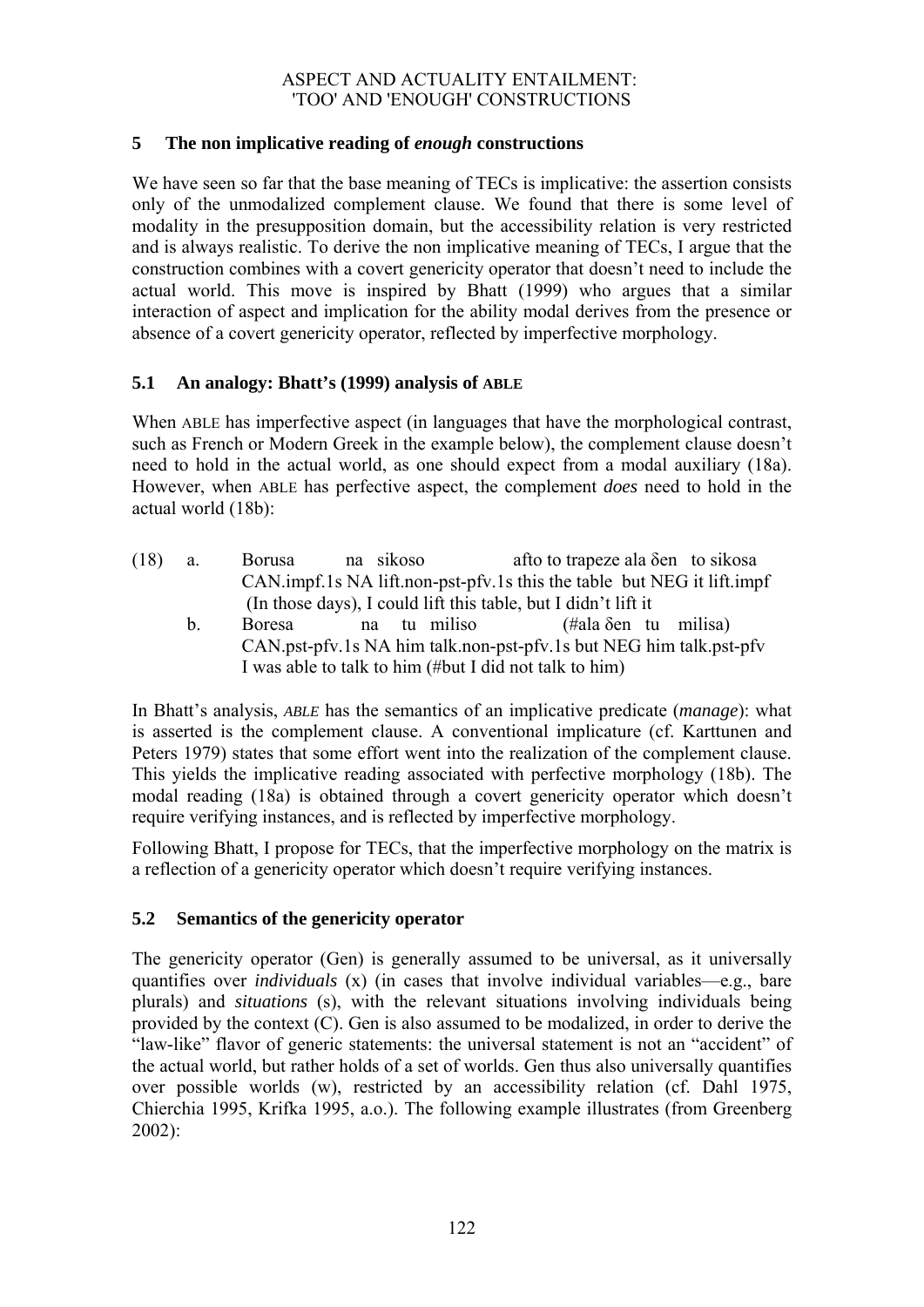(19) Grizzly bears snore very loudly.

 $\forall w'[w' \in Acc(w)] \rightarrow [\forall x, s [G. bear(x, w') \land C(s, x, w')] \rightarrow [snore \;]$  "In all worlds w' accessible from w, every grizzly bear, in any contextually relevant situation (e.g., every sleeping situation) is snoring very loudly".

This accessibility relation can be epistemic (as in the above example, in which the accessible worlds are those compatible with the speaker's knowledge), or it can be deontic, as in the example below, where the accessible worlds are those in which the law is obeyed:

(20) Dogs owners pay tax on them.

## **5.3 Non implicative readings of TECs**

I use a genericity operator to derive the non implicative reading of TECs:

- (21) a. Jean est assez rapide pour s'enfuir Jean is-impf quick enough to escape
	- b. ASSERTION: **GEN**(**Jean escapes**)
	- c.  $\forall w' [w' \in Acc(w)] \rightarrow [\forall s C(s,w')] \rightarrow [jean \; escapes (s,w')]$
	- d. "In all accessible worlds, and in any relevant situation of escaping, Jean escapes".

Here, the genericity operator combines with the proposition (complement clause augmented by the matrix tense and modifiers), and quantifies over worlds epistemically accessible, and situations provided by the context, namely, situations of ESCAPING. At this point two questions come to mind: the first one has to do with the meaning of the paraphrase in (21d), which seems stronger than what (21a) says. The second is a formal one: what happens to the presupposition associated with TECs?

The answer to the second question will in turn answer the first one. Following Schubert and Pelletier (1989), I take it that presuppositions get accommodated in the restriction of the genericity operator, such that, when one evaluates a generic statement, one restricts oneself to a set of situations which are determined by the presupposition. Consider the following example:

(22) Cats land on their feet

The predicate "land on one's feet" presupposes that the subject drops to the ground. This presupposition is accommodated in (22) by a restriction that can be stated as 'whenever they drop to the ground'. Thus, (22) can be paraphrased as 'in all situations where they drop to the ground, cats land on their feet'.

Similarly, in our TEC example, the presupposition gets accommodated into the restriction of Gen. This restricts the set of situations to those which *depend only on*  Jean's quickness. We can thus refine the meaning of (21a), with the following paraphrase: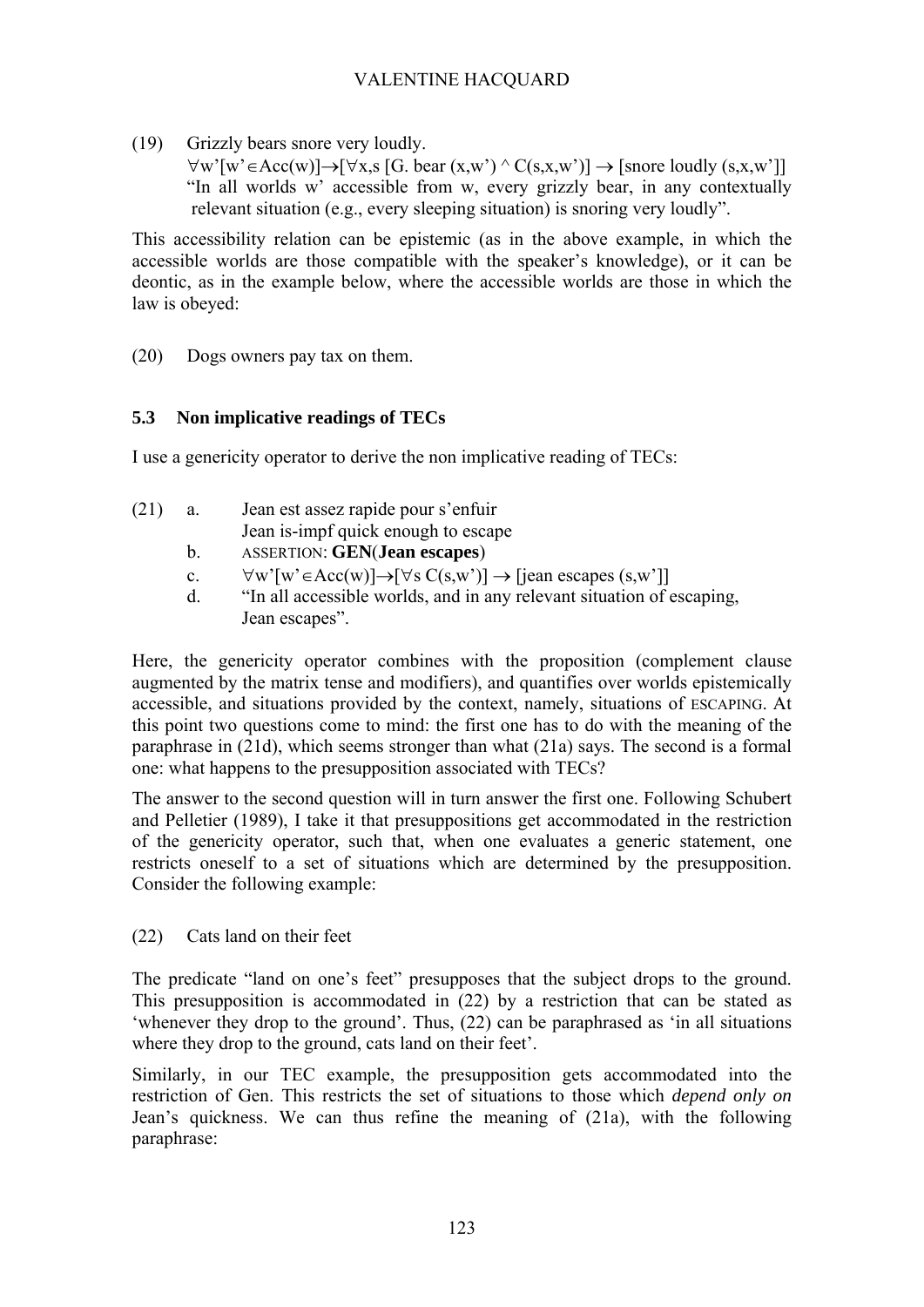(23) 'In all accessible worlds, and in any situation of escaping which depend only on Jean's quickness, Jean escapes'.

One can easily see that the reality might not be such that situations of escaping depend only on one's quickness. Other factors can intervene: for one, Jean might not have the desire to escape. Thus the proposition expressed by the complement clause (*'Jean escapes*') doesn't need to be actualized, yielding the non implicative reading of this *enough* construction.

### **6 The dual relation between too and enough**

Following the same arguments as for *enough* constructions, I propose that *too*  constructions: (i) assert the **negation** of the complement clause; (ii) have the following presupposition:

(24) PRESUPPOSITION:  $\exists d, s.t. \forall w \in Acc(\mathcal{Q}). \mathbb{C}P \mathbb{I}^w = 0 \leftrightarrow \mathbb{C}ADJ \mathbb{C}(\mathcal{W}) \cup \mathbb{C}P \mathbb{C}P \mathbb{C}$ 

Thus, the sentence in (25) has the following assertion and presupposition:

- (25) a. Jean a été trop lent pour s'enfuir
	- Jean was-pfv too slow to escape
	- b. ASSERTION: Jean didn't escape
	- c. PRESUPPOSITION: There is a degree d of slowness s.t., in all acc. worlds, Jean didn't escape iff Jean was d-slow.

One of the most appealing advantages of previous proposals was the duality of *too* and *enough*. This current proposal can also account for the dual nature of *too* and *enough*. The following sentences are supposed to be truth-conditionally equivalent:

- (26) a. Jean was fast enough to escape
	- b. Jean was not too slow to escape

In order to see that the two are equivalent, one must first take into account the complementary of antonym gradable adjectives. Gradable adjectives (*quick, slow*) are relations between objects and intervals on a scale of degrees (cf. von Stechow 1984). Positive gradable adjectives and their negative counterparts use the same scale:

$$
Neg \text{ extent } (e.g., Jean's \text{ slowness}) < n, \infty
$$
\nPos \text{ extent } (Jean's \text{ quickness}) < 0, n > \dots

Positive adjectives (such as *quick*) relate positive extents (<0,n>) and objects; negative adjectives (e.g., *slow*) relate negative extents ( $\leq n,\infty$ ) and objects. The slower one is,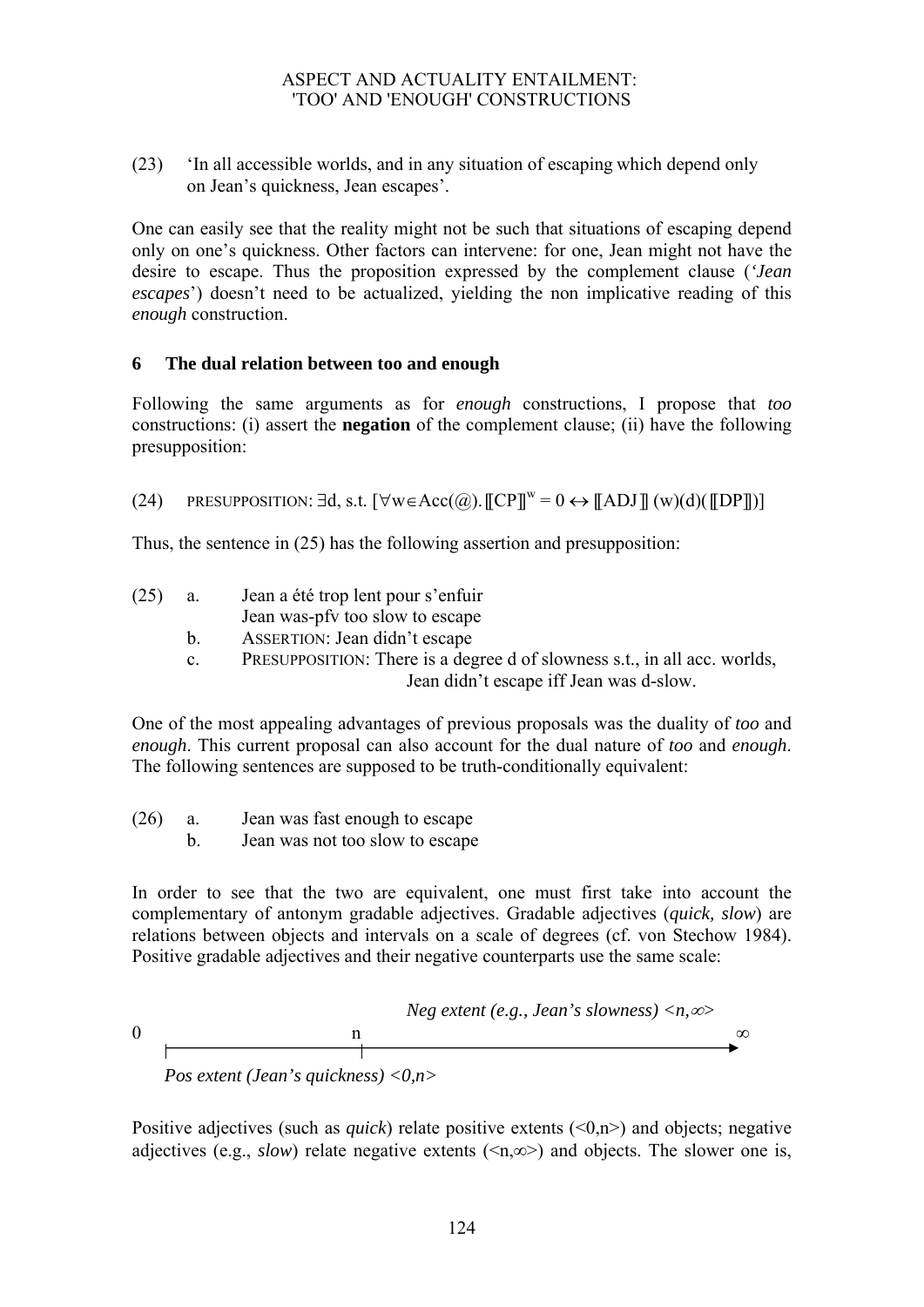the closer to 0; the quicker one is, the closer to  $\infty$ . (I make the further assumption that *n* belongs to only one extent.) The polarity of adjectives allows the following equivalences:

 $(27)$  a. quick = not-slow  $b.$  slow = not-quick

Given these equivalences, the presupposition in (25) is equivalent to the presupposition in the *enough* construction containing the antonym adjective, illustrated in (28):

(28) a. Jean a été assez rapide pour s'enfuir Jean was quick enough to escape b. ASSERTION: Jean escaped c. PRESUPPOSITION: There is a degree d of quickness s.t., in all acc. worlds, Jean escaped iff Jean was **d-quick**.

Because of the polarity of gradable adjectives, and because of the *if and only if* relation in the presupposition, *too* and *enough* have equivalent presuppositions. The following proof illustrates:

(29) 
$$
\exists d, s.t. [\forall w \in Acc(\textcircled{a}). [[Jean escaped]]w = 0 \leftrightarrow [[slow]](w)(d)([[Jean]])]
$$
  
\n(*replacing with negation of antonym adjective*)  
\n $= \exists d, s.t. [\forall w \in Acc(\textcircled{a}). [[Jean escaped]]w = 0 \leftrightarrow \neg([quick]](w)(d)([[Jean]])]$   
\n(*by logical equivalence:*  $\neg P \leftrightarrow \neg Q = P \leftrightarrow Q$ )  
\n $= \exists d, s.t. [\forall w \in Acc(\textcircled{a}). [[Jean escaped]]w = 1 \leftrightarrow [[quick]](w)(d)([[Jean]])]$ 

One can easily see then that (28) is equivalent to the negation of (25), given in (30):

| (30) | a.          | Jean n'a pas été trop lent pour s'enfuir                                   |  |
|------|-------------|----------------------------------------------------------------------------|--|
|      |             | Jean was-pfy not too slow to escape                                        |  |
|      | h           | ASSERTION: It's not the case that Jean didn't escape $=$ Jean escaped      |  |
|      | $c_{\cdot}$ | PRESUPPOSITION: There is a degree d of quickness s.t., in all acc. worlds, |  |
|      |             | Jean escaped iff Jean was d-quick.                                         |  |

Thus, *too* and *enough* have equivalent presuppositions, and differ only in that one asserts the *negation* of the complement clause, while the other asserts its realization.

## **7 Aspect and Implication**

One point needs to be clarified: Aspect itself is not responsible for whether a TEC is implicative or not. Rather, it reflects the presence of operators, which themselves determine the implication.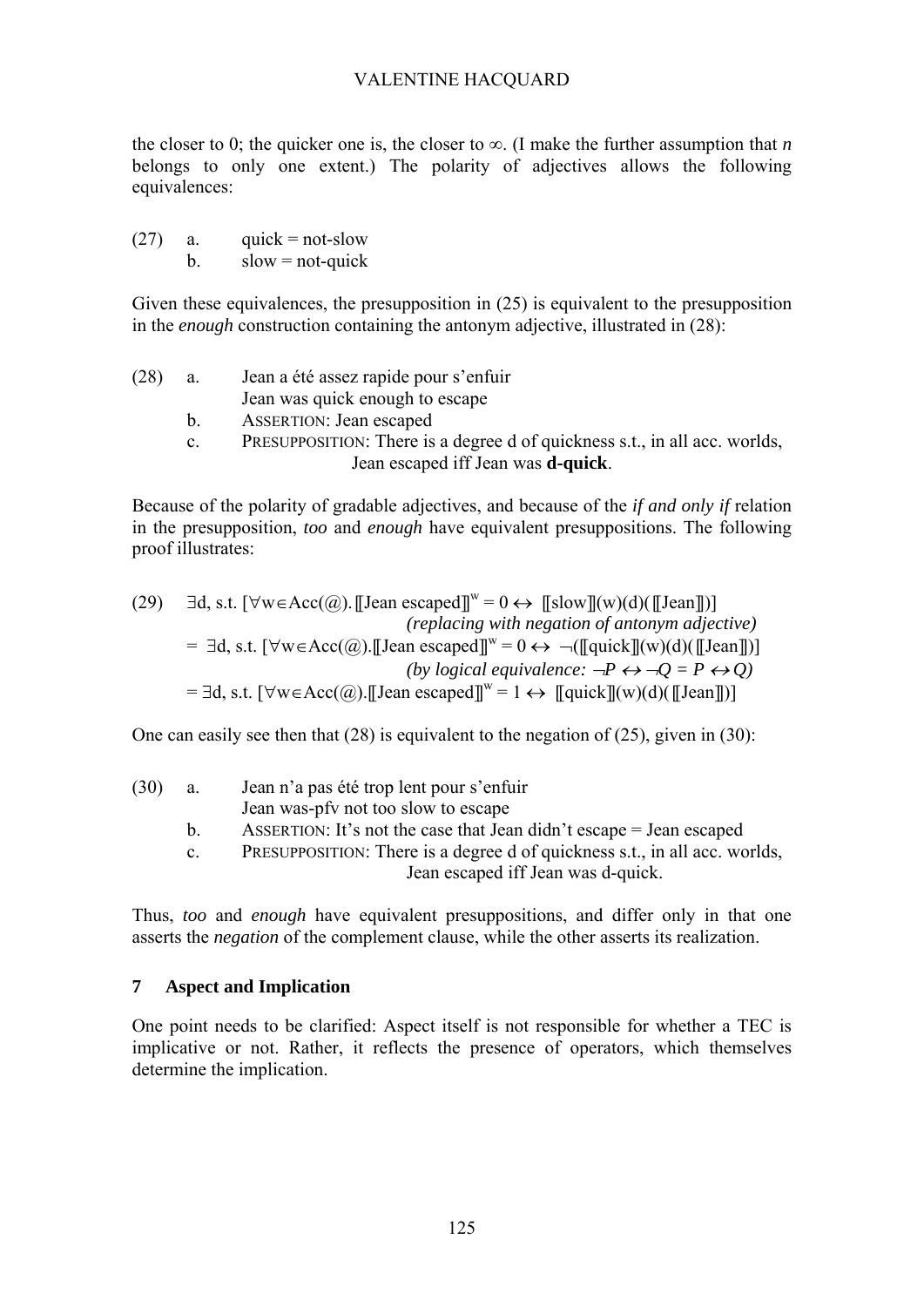## **7.1 Perfective morphology**

So far, we have seen that the basic implicative meaning appeared with perfective morphology. Could there be non implicative readings with perfective morphology? Consider the following example:

(29) Jean a **toujours** été assez sobre pour conduire. Mais sa femme ne l'a jamais laissé, parce qu'elle ne lui fait pas confiance. Jean was-pfv. always sober enough to drive. But his wife never let him because she doesn't trust him.

In (29) the continuation implies that the complement clause didn't take place. Contrast with (30):

(30) **Hier**, Jean a été assez sobre pour conduire. #Mais sa femme ne l'a pas laissé, parce qu'elle ne lui fait pas confiance. Yesterday, Jean was-pfv. sober enough to drive. #But his wife didn't let him because she doesn't trust him.

The crucial difference between the two examples is that the former involves universal quantification, whereas the latter involves existential quantification anchored by the adverbial 'yesterday'. The *passé composé* (perfective) in French is ambiguous between a preterit reading (which involves existential closure) and the Perfect (which involves universal quantification) (cf. Smith 1992). The example in (29) seems to involve a Perfect of a generic (which could be argued to involve both a Perfect and a Genericity operator). The morphological realization of such a Perfect requires the *passé composé* in French:

(31) J'ai toujours mangé des oeufs au petit déjeuner. I've always eaten eggs for breakfast

Thus, the presence of perfective morphology doesn't necessarily entail the absence of a genericity operator: two operators can be present but only one can be expressed. The genericity operator gives (29) its non-implicativeness, even though its presence goes undetected in the morphology.

## **7.2 Imperfective morphology**

I would like to address two potential objections to the Genericity operator analysis. The first one concerns the nature of the *imparfait* (imperfective), which, in French, isn't necessarily associated with the presence of a genericity operator. The second objection would be that, even if we are dealing with a covert genericity operator in the cases discussed, why doesn't it need instantiations (like habituals do, for example)?

Imperfective reflects universal quantification, over an interval, which is continuous (for the progressive) or non continuous (for habituals). If we follow Chierchia (1995), both statives and habituals involve a genericity operator (more precisely, they contain a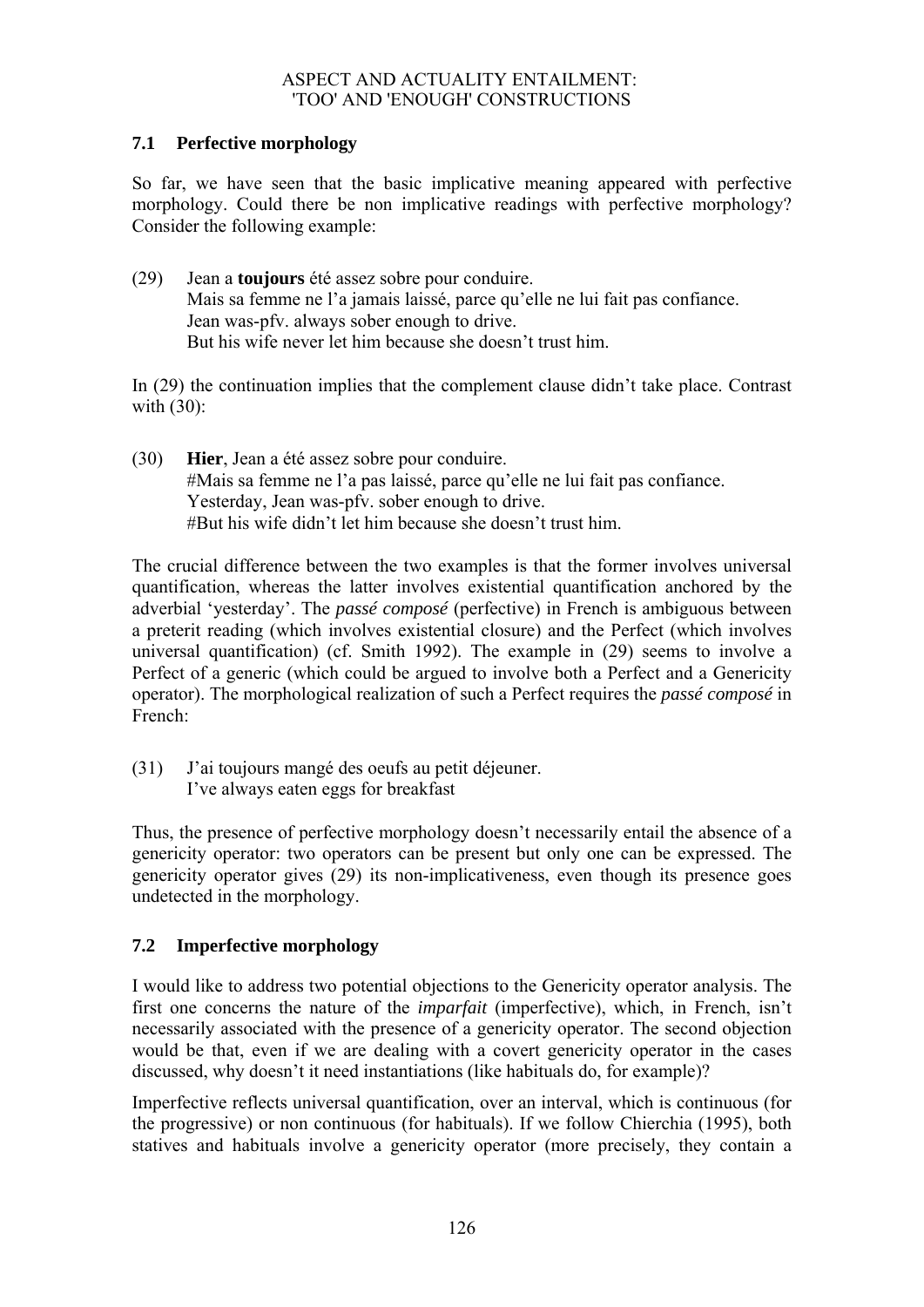feature that triggers the presence of a genericity operator). So we should look at cases in which the imperfective could be the reflection of a progressive (that is, we need to look at eventives).

In this paper I have been focusing on adjectival constructions. Adjectives are states and thus cannot combine with the progressive. But the same analysis should be extendable to verbal constructions, in which a progressive reading is possible:

(32) Quand Marie est entrée, Jean dormait assez profondément pour ne rien entendre. When Marie came in, Jean was sleeping deep enough to hear nothing.

It seems that there is an actuality entailment in (32), although more field work is needed. What this would imply is that examples like (32) are cases in which imperfective morphology is not a reflection of the genericity operator, and in which the complement clause needs to be actualized. I leave it for future research how exactly the analysis will be extended to verbal constructions, and whether the progressive operator could license non implicative readings.

The second objection arises when contrasting the examples at hand with habituals such as *'Mary smokes'*, which is an odd statement if Mary never smoked in her life (i.e., if there are no verifying instances). I take the lack of instantiation requirement in TECs to result from the accommodation of the presupposition, which allows us to look at extremely idealized situations (situations that only depend on one factor).

## **8 Connection with the ability modal and other modal constructions**

We have seen two cases where a seemingly modal construction shows an interaction of aspect with actuality entailment, namely TECs and the ability modal (cf. Bhatt 1999). This interaction is actually more pervasive and also seems to hold of other modals (e.g., French *devoir*, *pouvoir*, *falloir* and their Spanish, Catalan and Greek equivalents, a.o., cf. Hacquard, 2004). Thus one could argue that this is part of a greater phenomenon, and that the same analysis cannot hold for all modal constructions, and thus should ultimately be abandoned for the cases at hand.

However, I would like to show in this section that these different modal constructions are not randomly connected, but rather that they are related in a fundamental way. The hope is that the way these constructions are connected will provide the first clue to how the other constructions should be analyzed.

The ability modal and TECs are closely connected in that in both cases, the realization of the complement clause is contingent on a certain property of the subject (the adjective in the case of TECs and some (unspecified) inherent properties in the case of the ability modal). Thus the difference between the two constructions could hopefully be handled by the kind of presuppositions that are generated. The remaining modals that fit this generalization are also connected to properties of the subject. Indeed, the only modals that are sensitive to this aspectual interaction are root modals (deontics and dynamics). These modals refer to events rather than propositions (as is the case for epistemics), and their accessibility relation has been argued to be restricted to (internal or external) properties of the subject (cf. Brennan 1993).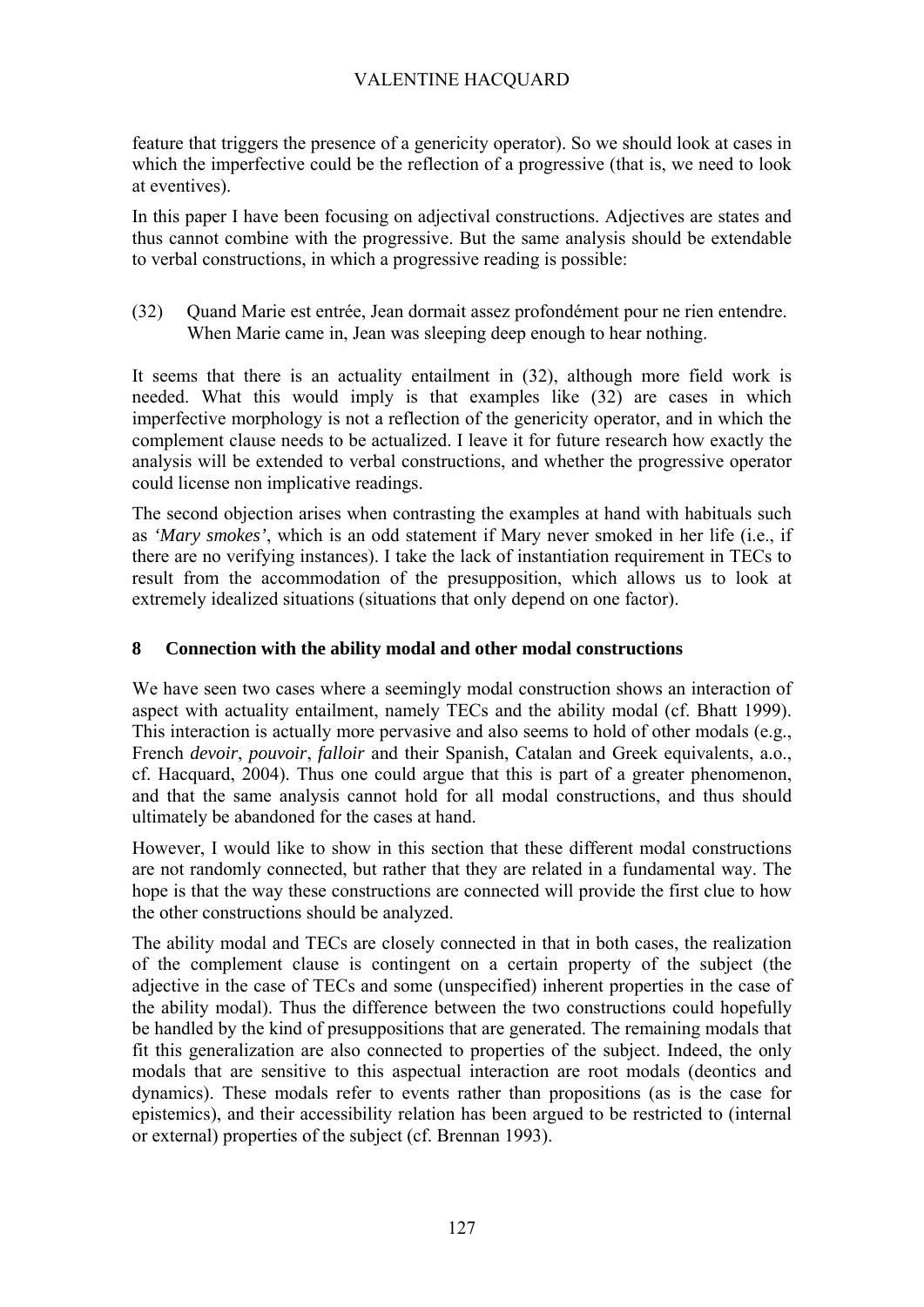While a full account of these other constructions is well beyond the scope of this paper, a first clue seems to be that there is a crucial connection between the properties linked to the subject (and restricting the modal base) and the complement clause of these root modals, and that various operators, as reflected by the morphology, can play with this connection.

## **9 Conclusion**

TECs have been analyzed as comparatives with covert modal quantification. Based on the relationship between matrix aspect and actuality entailments, I have proposed a new account where TECs are not at base modalized, as they only assert their complement clause. The modal (or non implicative) readings of these constructions originate from a covert genericity operator (reflected by imperfective morphology), similar to the one involved in dispositional/ability statements. The comparative flavor of TECs results from an inference drawn from the combination of the assertion and the presupposition associated with TECs.

## **10 Appendix: Problems with previous analyses**

Meier  $(2002)$ 's LF for  $(A1a)$  is in  $(A1b)$ :

(A1) a. John is clever enough to leave early b. **[[enough** $(\mathcal{Q})(\lambda w \cdot \text{can}^R(w)(h)(\lambda w \cdot PRO_j)$  **leave early in w**))  $(\lambda d. \lambda w. \textbf{John}_j \text{ is d-clever in } w)$ <sup>g</sup> = 1 iff *MAX*( $\lambda$ d. John is d-clever in  $\omega$ ) > *MIN*( $\lambda$ d<sup>\*</sup>. ∩(g(h)( $\omega$ ) ∪  $\{w | John leaves early in w\}\}\cap \{w | John is d*-clever in w\} \neq \emptyset$ The maximal degree to which J. is d-clever is greater or equal to the minimal d\* such that, if J. is d\*-clever, he can leave early. (h is the accessibility relation and g the assignment function)

A fatalistic conversational background doesn't give the right meaning, as the sentence amounts to a tautology. Let's focus on the degree to the right of the  $\geq$  relation:

(A2) *MIN*( $\lambda$ d<sup>\*</sup>.∩(g(h)( $\omega$ )  $\cup$  {{w| J. leave early in w}})  $\cap$  {w| J. is d<sup>\*</sup>-clever in w}≠ $\emptyset$ }

If the proposition q (q=that John leaves early) is false, (A1a) should come out as false. However, if q is false, then the MIN operator will quantify over the empty set. Because MIN is a definite description, the MIN set of degrees will be undefined. When q is true, the comparison comes out as a tautology: the maximal degree of John's cleverness in the actual world is greater or equal to the minimal degree of John's cleverness in the actual world. So the sentence will either come out as true or as undefined.

Heim (2000)/Von Stechow et al. (2004):

(A3) max{d: M. is d-old}  $\ge$ 

max  $\{d' : \forall w \in Acc(Q) : M$ . drives in  $w \to M$ . is d'-old in w $\}$ Mary is at least as old as the age one must have if one drives.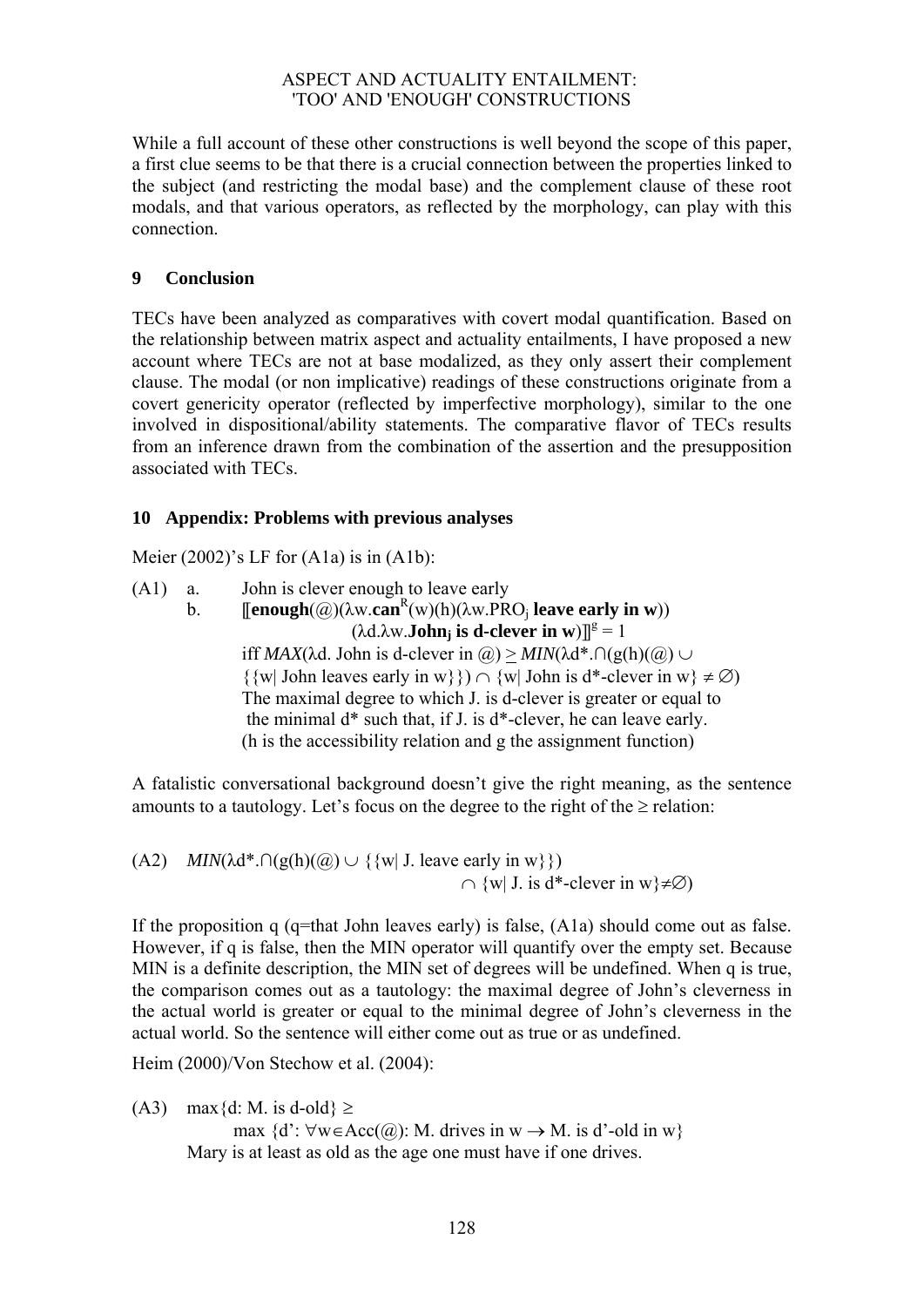(A4) max{d: food is d-good} > max{d:  $\exists w \in Acc(Q)$ : one throws away the food in w  $\&$  the food is d'-good in w} The food is better than the degree at which one can throw it away.

Heim/von Stechow's analyses cannot get aspect to interact with the implication of the sentential complement nor get any implicative reading at all. A fatalistic accessibility relation cannot help. To see why, suppose that  $Acc(w)$  is a singleton set containing the actual world, then the truth conditions will come out as follows:

|         | $\llbracket \text{CP} \rrbracket^{\omega} = 1$ | $\llbracket \text{CP} \rrbracket^{\omega} = 0$ |
|---------|------------------------------------------------|------------------------------------------------|
| Too:    | false                                          | undefined                                      |
| Enough: | true (tautology)                               | undefined                                      |

If  $[[CP]]^@$  is false, the set the second MAX operator ranges over will be the empty set for *too* (since the first conjunct is false) and have no upper bound for *enough* (since the false antecedent makes the conditional vacuously true for any degree). If  $\mathbb{C}$ P $\mathbb{I}^{\omega}$  is true, the result of the second MAX will be well-defined. However, the comparison will give a contradiction in the case of *too* (MAX(S) > MAX(S) will be false for any S) and a tautology for *enough* (i.e.,  $MAX(S) \ge MAX(S)$ ).

#### **References**

- Bhatt, R.: 1999, *Covert Modality in Non-Finite Contexts,* Ph.D*.* Thesis, University of Pennsylvania*.*
- Brennan, V.: 1993, *Root and Epistemic Modal Auxiliary Verbs*, Ph.D. Thesis. UMass, Amherst.
- Chierchia, G.: 1995, Individual-Level Predicates as Inherent Generics, in: G. N. Carlson & F. J. Pelletier (eds.), *The Generic Book*, Chicago, London: The University of Chicago Press, 176-223.
- Dahl. Ö.: 1975, On generics, in: E. Keenan (ed.), *Formal semantics of natural language*, Cambridge University Press, Cambridge.
- Dowty, D.R.: 1979, *Word Meaning and Montague Grammar: the Semantics of Verbs and Times in Generative Semantics and Montague's PTQ*, Dordrecht: Reidel.
- Fara, M.: 2001, *Dispositions and their ascriptions,* Ph.D. Thesis. Princeton University.
- Gerstner-Link, C.: 1988, *Über Generizität. Generische Nominalphrasen in singulären Aussagen und generischen Aussagen*, Ph.D. Thesis. University of Munich.
- Greenberg, Y.: 2002, Two Types of Quantificational Modalized Genericity and the Interpretation of Bare Plural and Indefinite Singular NPs, in: *Proceedings of SALT 10, Ithaca, N.Y.: Cornell University.*